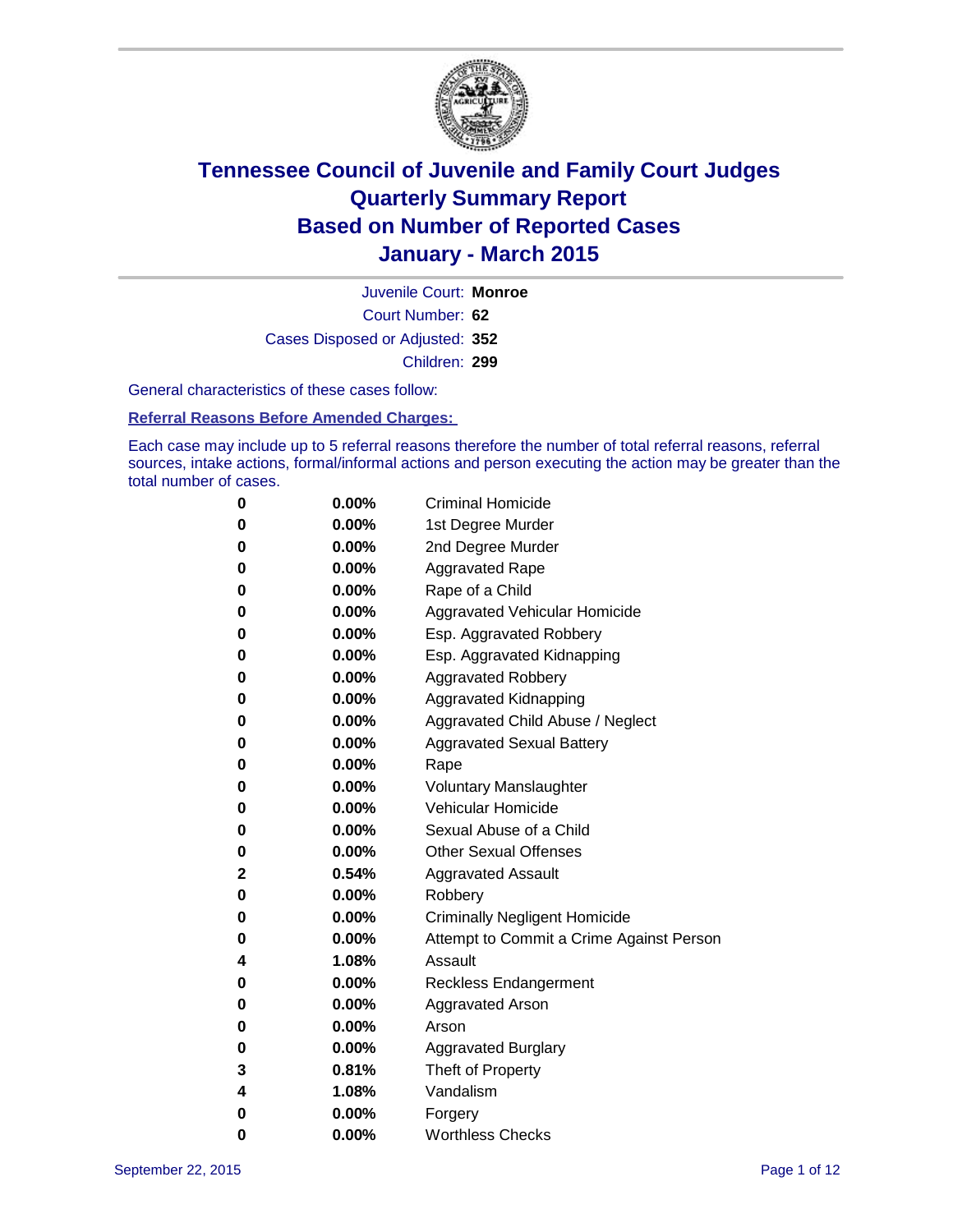

Court Number: **62** Juvenile Court: **Monroe** Cases Disposed or Adjusted: **352** Children: **299**

#### **Referral Reasons Before Amended Charges:**

Each case may include up to 5 referral reasons therefore the number of total referral reasons, referral sources, intake actions, formal/informal actions and person executing the action may be greater than the total number of cases.

| 0  | 0.00% | Illegal Possession / Fraudulent Use of Credit / Debit Cards |
|----|-------|-------------------------------------------------------------|
| 0  | 0.00% | <b>Burglary</b>                                             |
| 0  | 0.00% | Unauthorized Use of a Vehicle                               |
| 0  | 0.00% | <b>Cruelty to Animals</b>                                   |
| 0  | 0.00% | Sale of Controlled Substances                               |
| 11 | 2.96% | <b>Other Drug Offenses</b>                                  |
| 1  | 0.27% | Possession of Controlled Substances                         |
| 0  | 0.00% | <b>Criminal Attempt</b>                                     |
| 1  | 0.27% | Carrying Weapons on School Property                         |
| 0  | 0.00% | Unlawful Carrying / Possession of a Weapon                  |
| 0  | 0.00% | <b>Evading Arrest</b>                                       |
| 0  | 0.00% | Escape                                                      |
| 0  | 0.00% | Driving Under Influence (DUI)                               |
| 3  | 0.81% | Possession / Consumption of Alcohol                         |
| 0  | 0.00% | Resisting Stop, Frisk, Halt, Arrest or Search               |
| 0  | 0.00% | <b>Aggravated Criminal Trespass</b>                         |
| 0  | 0.00% | Harassment                                                  |
| 0  | 0.00% | Failure to Appear                                           |
| 0  | 0.00% | Filing a False Police Report                                |
| 0  | 0.00% | Criminal Impersonation                                      |
| 7  | 1.88% | <b>Disorderly Conduct</b>                                   |
| 0  | 0.00% | <b>Criminal Trespass</b>                                    |
| 0  | 0.00% | <b>Public Intoxication</b>                                  |
| 0  | 0.00% | Gambling                                                    |
| 18 | 4.84% | <b>Traffic</b>                                              |
| 0  | 0.00% | <b>Local Ordinances</b>                                     |
| 0  | 0.00% | Violation of Wildlife Regulations                           |
| 0  | 0.00% | Contempt of Court                                           |
| 23 | 6.18% | Violation of Probation                                      |
| 0  | 0.00% | Violation of Aftercare                                      |
| 6  | 1.61% | <b>Unruly Behavior</b>                                      |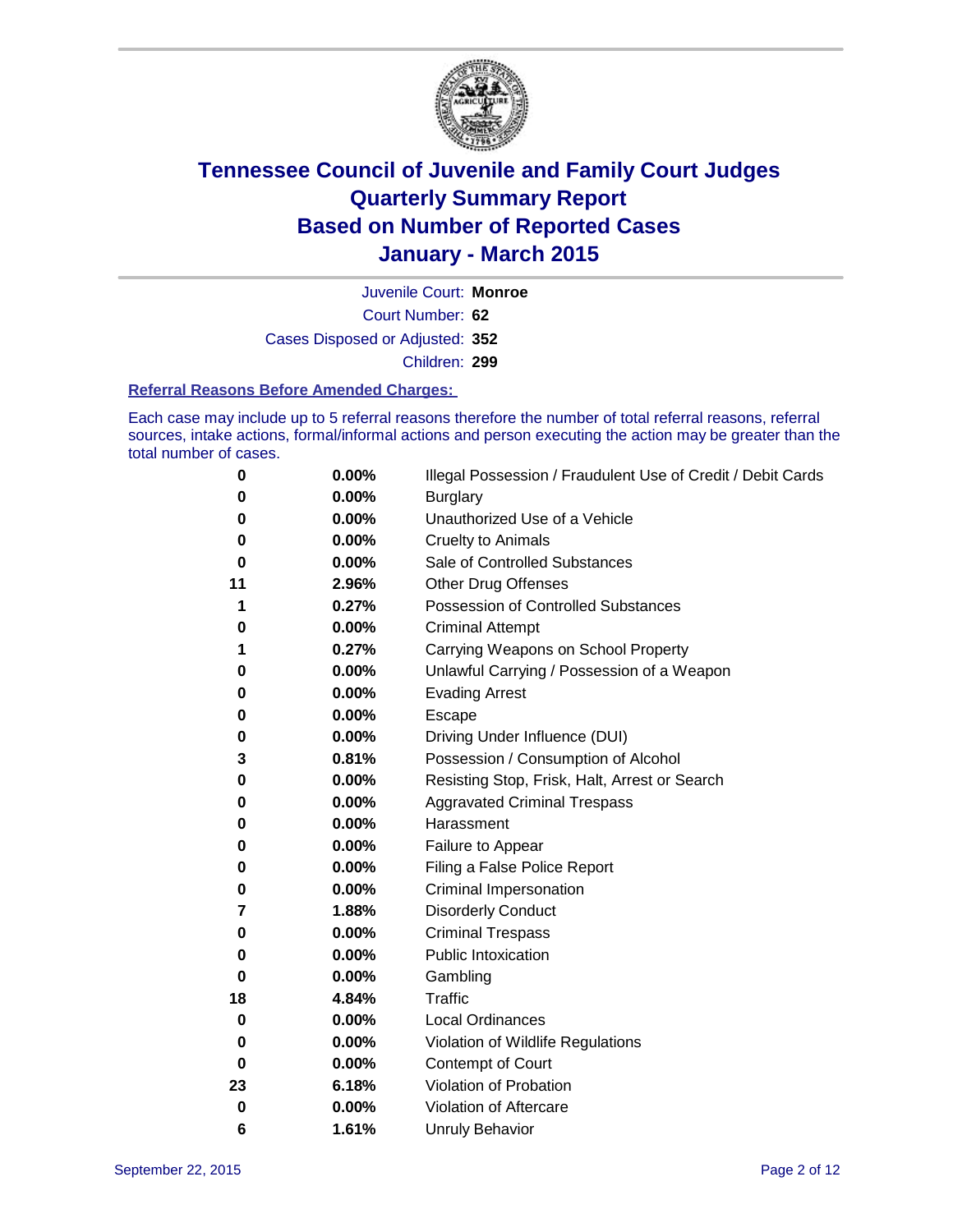

Court Number: **62** Juvenile Court: **Monroe** Cases Disposed or Adjusted: **352** Children: **299**

#### **Referral Reasons Before Amended Charges:**

Each case may include up to 5 referral reasons therefore the number of total referral reasons, referral sources, intake actions, formal/informal actions and person executing the action may be greater than the total number of cases.

| 17  | 4.57%   | Truancy                                |
|-----|---------|----------------------------------------|
| 1   | 0.27%   | In-State Runaway                       |
| 0   | 0.00%   | Out-of-State Runaway                   |
| 2   | 0.54%   | Possession of Tobacco Products         |
| 0   | 0.00%   | Violation of a Valid Court Order       |
| 0   | 0.00%   | <b>Violation of Curfew</b>             |
| 0   | 0.00%   | Sexually Abused Child                  |
| 0   | 0.00%   | <b>Physically Abused Child</b>         |
| 16  | 4.30%   | Dependency / Neglect                   |
| 1   | 0.27%   | <b>Termination of Parental Rights</b>  |
| 0   | 0.00%   | <b>Violation of Pretrial Diversion</b> |
| 0   | 0.00%   | Violation of Informal Adjustment       |
| 26  | 6.99%   | <b>Judicial Review</b>                 |
| 0   | 0.00%   | <b>Administrative Review</b>           |
| 27  | 7.26%   | <b>Foster Care Review</b>              |
| 46  | 12.37%  | Custody                                |
| 8   | 2.15%   | Visitation                             |
| 1   | 0.27%   | Paternity / Legitimation               |
| 113 | 30.38%  | <b>Child Support</b>                   |
| 0   | 0.00%   | <b>Request for Medical Treatment</b>   |
| 0   | 0.00%   | Consent to Marry                       |
| 31  | 8.33%   | Other                                  |
| 372 | 100.00% | <b>Total Referrals</b>                 |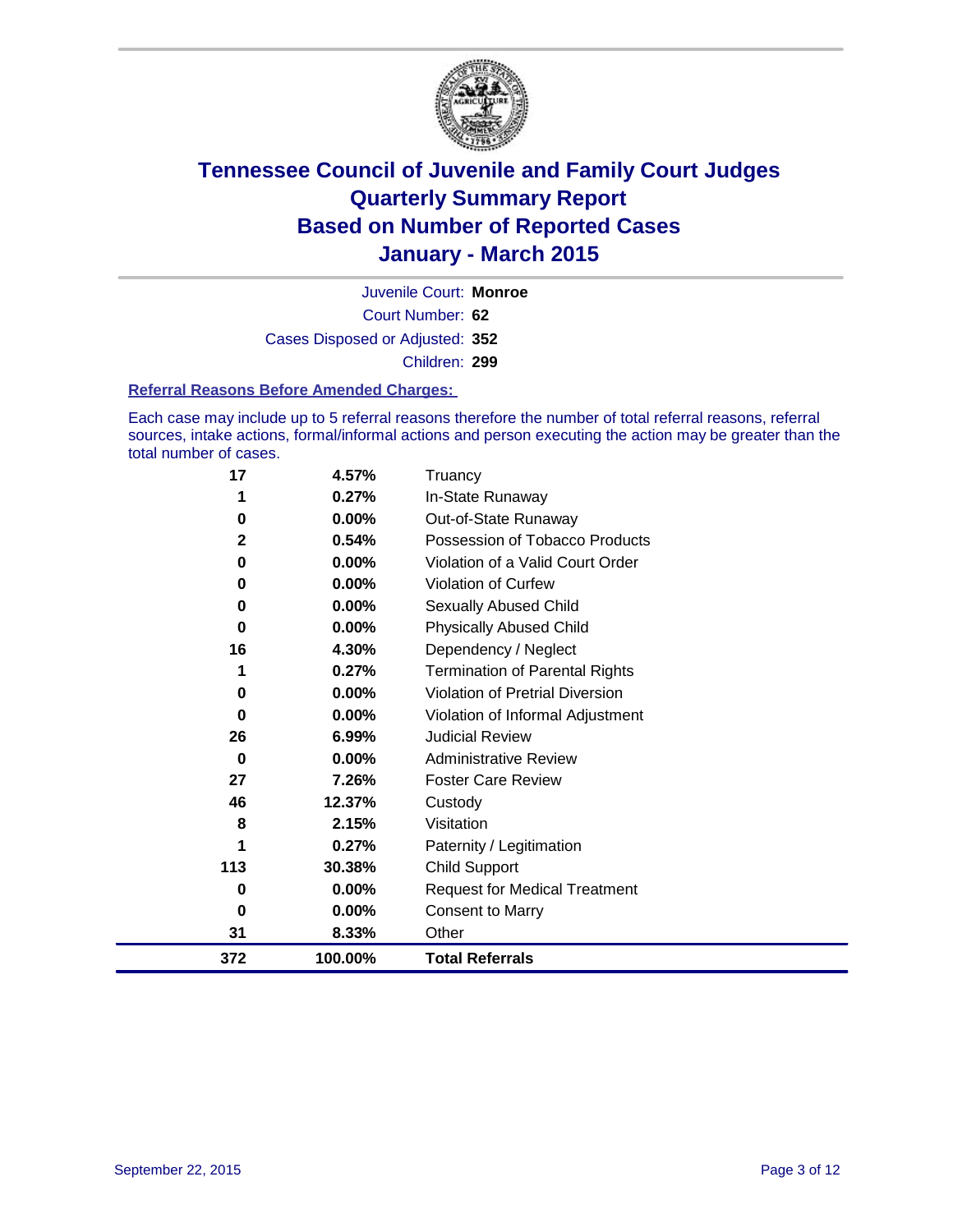

|                            | Juvenile Court: Monroe          |                               |  |  |  |  |
|----------------------------|---------------------------------|-------------------------------|--|--|--|--|
|                            | Court Number: 62                |                               |  |  |  |  |
|                            | Cases Disposed or Adjusted: 352 |                               |  |  |  |  |
|                            |                                 | Children: 299                 |  |  |  |  |
| <b>Referral Sources: 1</b> |                                 |                               |  |  |  |  |
| 55                         | 14.78%                          | Law Enforcement               |  |  |  |  |
| 6                          | 1.61%                           | Parents                       |  |  |  |  |
| 1                          | 0.27%                           | Relatives                     |  |  |  |  |
| 123                        | 33.06%                          | Self                          |  |  |  |  |
| 29                         | 7.80%                           | School                        |  |  |  |  |
| 1                          | 0.27%                           | <b>CSA</b>                    |  |  |  |  |
| 111                        | 29.84%                          | <b>DCS</b>                    |  |  |  |  |
| 19                         | 5.11%                           | <b>Other State Department</b> |  |  |  |  |

**2.96%** District Attorney's Office

### **0.00%** Unknown **0.00%** Other **100.00% Total Referral Sources**

**0.00%** Child & Parent

**0.00%** Hospital

 **4.03%** Court Staff **0.00%** Social Agency **0.27%** Other Court

### **Age of Child at Referral: 2**

| 299 | 100.00%  | <b>Total Child Count</b> |
|-----|----------|--------------------------|
| 0   | $0.00\%$ | Unknown                  |
| 1   | 0.33%    | Ages 19 and Over         |
| 55  | 18.39%   | Ages 17 through 18       |
| 59  | 19.73%   | Ages 15 through 16       |
| 34  | 11.37%   | Ages 13 through 14       |
| 23  | 7.69%    | Ages 11 through 12       |
| 127 | 42.47%   | Ages 10 and Under        |
|     |          |                          |

**0.00%** Victim

<sup>1</sup> If different than number of Referral Reasons (372), verify accuracy of your court's data.

One child could be counted in multiple categories, verify accuracy of your court's data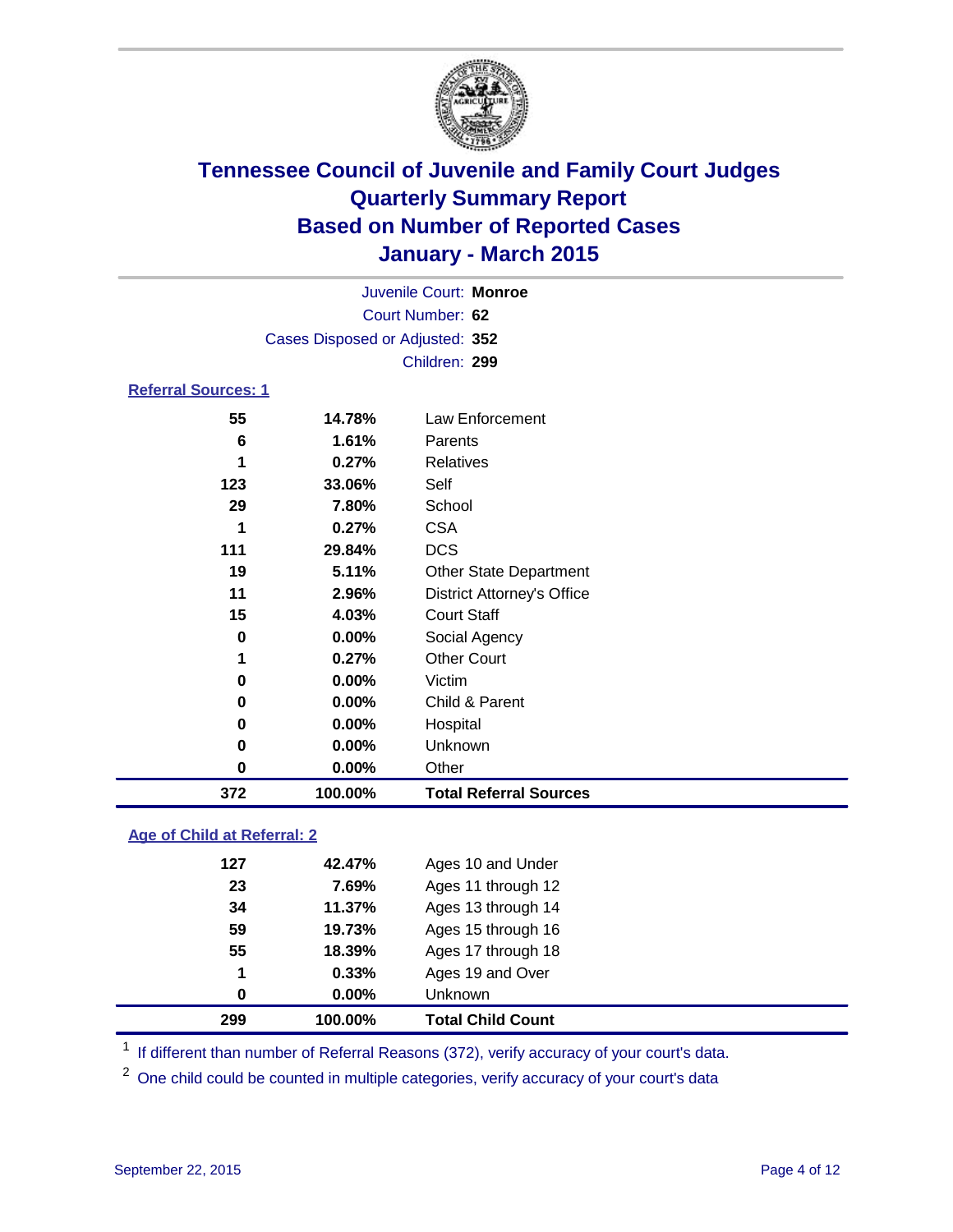

| Juvenile Court: Monroe                  |                                 |                          |  |  |
|-----------------------------------------|---------------------------------|--------------------------|--|--|
|                                         | Court Number: 62                |                          |  |  |
|                                         | Cases Disposed or Adjusted: 352 |                          |  |  |
|                                         |                                 | Children: 299            |  |  |
| Sex of Child: 1                         |                                 |                          |  |  |
| 170                                     | 56.86%                          | Male                     |  |  |
| 129                                     | 43.14%                          | Female                   |  |  |
| $\mathbf 0$                             | 0.00%                           | Unknown                  |  |  |
| 299                                     | 100.00%                         | <b>Total Child Count</b> |  |  |
| Race of Child: 1                        |                                 |                          |  |  |
| 279                                     | 93.31%                          | White                    |  |  |
| $\overline{7}$                          | 2.34%                           | African American         |  |  |
| 0                                       | 0.00%                           | Native American          |  |  |
| 0                                       | 0.00%                           | Asian                    |  |  |
| 12                                      | 4.01%                           | Mixed                    |  |  |
| 1                                       | 0.33%                           | Unknown                  |  |  |
| 299                                     | 100.00%                         | <b>Total Child Count</b> |  |  |
| <b>Hispanic Origin: 1</b>               |                                 |                          |  |  |
| $\overline{\mathbf{4}}$                 | 1.34%                           | Yes                      |  |  |
| 295                                     | 98.66%                          | <b>No</b>                |  |  |
| 0                                       | 0.00%                           | Unknown                  |  |  |
| 299                                     | 100.00%                         | <b>Total Child Count</b> |  |  |
| <b>School Enrollment of Children: 1</b> |                                 |                          |  |  |
| 229                                     | 76.59%                          | Yes                      |  |  |
| 67                                      | 22.41%                          | <b>No</b>                |  |  |
| $\mathbf{3}$                            | 1.00%                           | Unknown                  |  |  |
| 299                                     | 100.00%                         | <b>Total Child Count</b> |  |  |

One child could be counted in multiple categories, verify accuracy of your court's data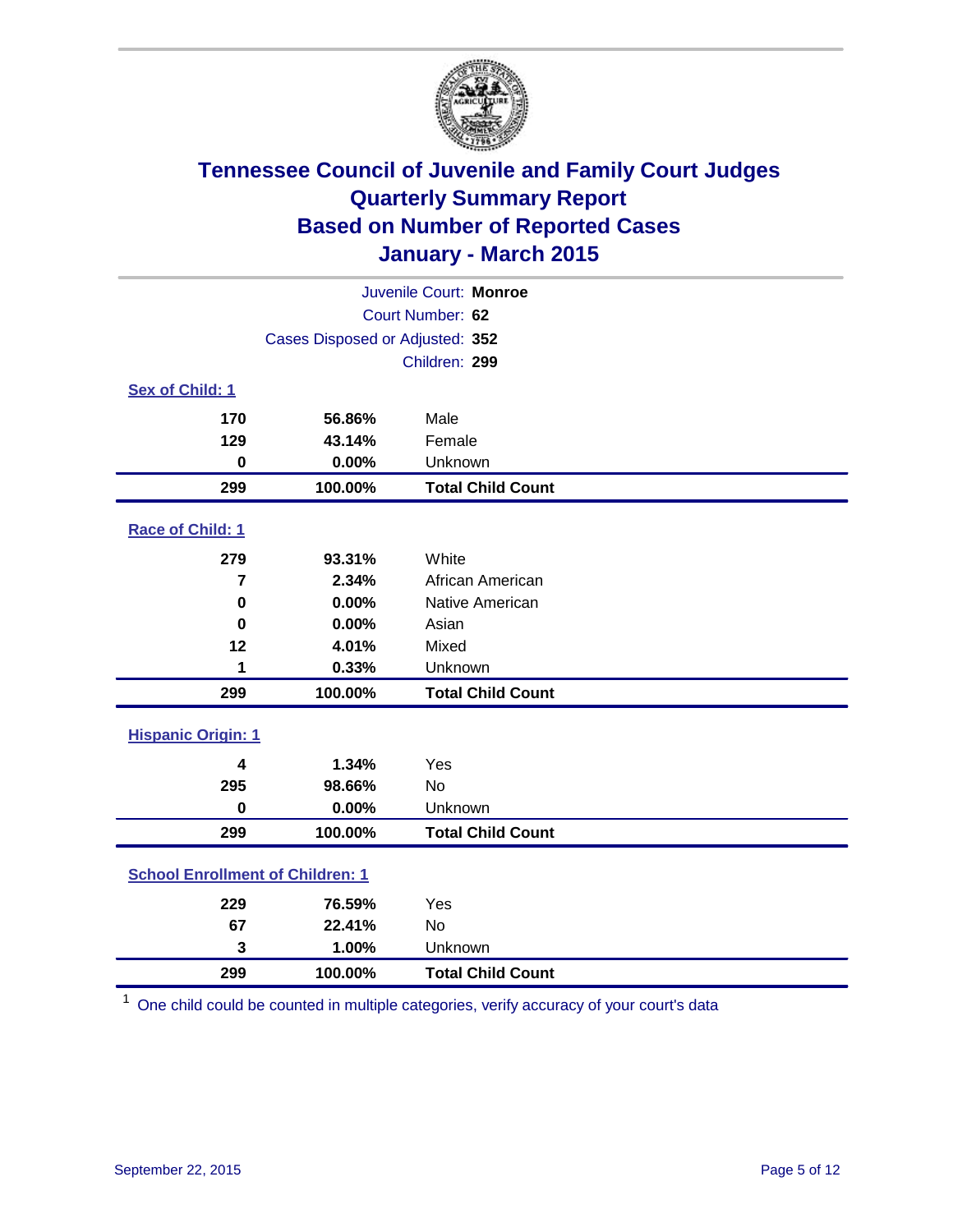

Court Number: **62** Juvenile Court: **Monroe** Cases Disposed or Adjusted: **352** Children: **299**

### **Living Arrangement of Child at Time of Referral: 1**

| 299          | 100.00%  | <b>Total Child Count</b>     |
|--------------|----------|------------------------------|
| 3            | 1.00%    | Other                        |
| 12           | 4.01%    | Unknown                      |
| $\mathbf{2}$ | 0.67%    | Independent                  |
| 0            | $0.00\%$ | In an Institution            |
| 11           | 3.68%    | In a Residential Center      |
| 1            | 0.33%    | In a Group Home              |
| 16           | 5.35%    | With Foster Family           |
| $\mathbf{2}$ | 0.67%    | With Adoptive Parents        |
| 87           | 29.10%   | <b>With Relatives</b>        |
| 34           | 11.37%   | <b>With Father</b>           |
| 95           | 31.77%   | With Mother                  |
| $\mathbf{2}$ | 0.67%    | With Mother and Stepfather   |
| $\mathbf{2}$ | 0.67%    | With Father and Stepmother   |
| 32           | 10.70%   | With Both Biological Parents |
|              |          |                              |

#### **Type of Detention: 2**

| 0<br>1<br>0<br>0<br>0<br>0 | $0.00\%$<br>0.28%<br>$0.00\%$<br>0.00%<br>$0.00\%$<br>$0.00\%$ | Non-Secure Placement<br>Juvenile Detention Facility<br>Jail - Complete Separation<br>Jail - Partial Separation<br>Jail - No Separation<br><b>Psychiatric Hospital</b> |
|----------------------------|----------------------------------------------------------------|-----------------------------------------------------------------------------------------------------------------------------------------------------------------------|
| 0                          | $0.00\%$                                                       | Unknown                                                                                                                                                               |
| 351                        | 99.72%                                                         | Does Not Apply                                                                                                                                                        |
| 0                          | $0.00\%$                                                       | Other                                                                                                                                                                 |
| 352                        | 100.00%                                                        | <b>Total Detention Count</b>                                                                                                                                          |

<sup>1</sup> One child could be counted in multiple categories, verify accuracy of your court's data

If different than number of Cases (352) verify accuracy of your court's data.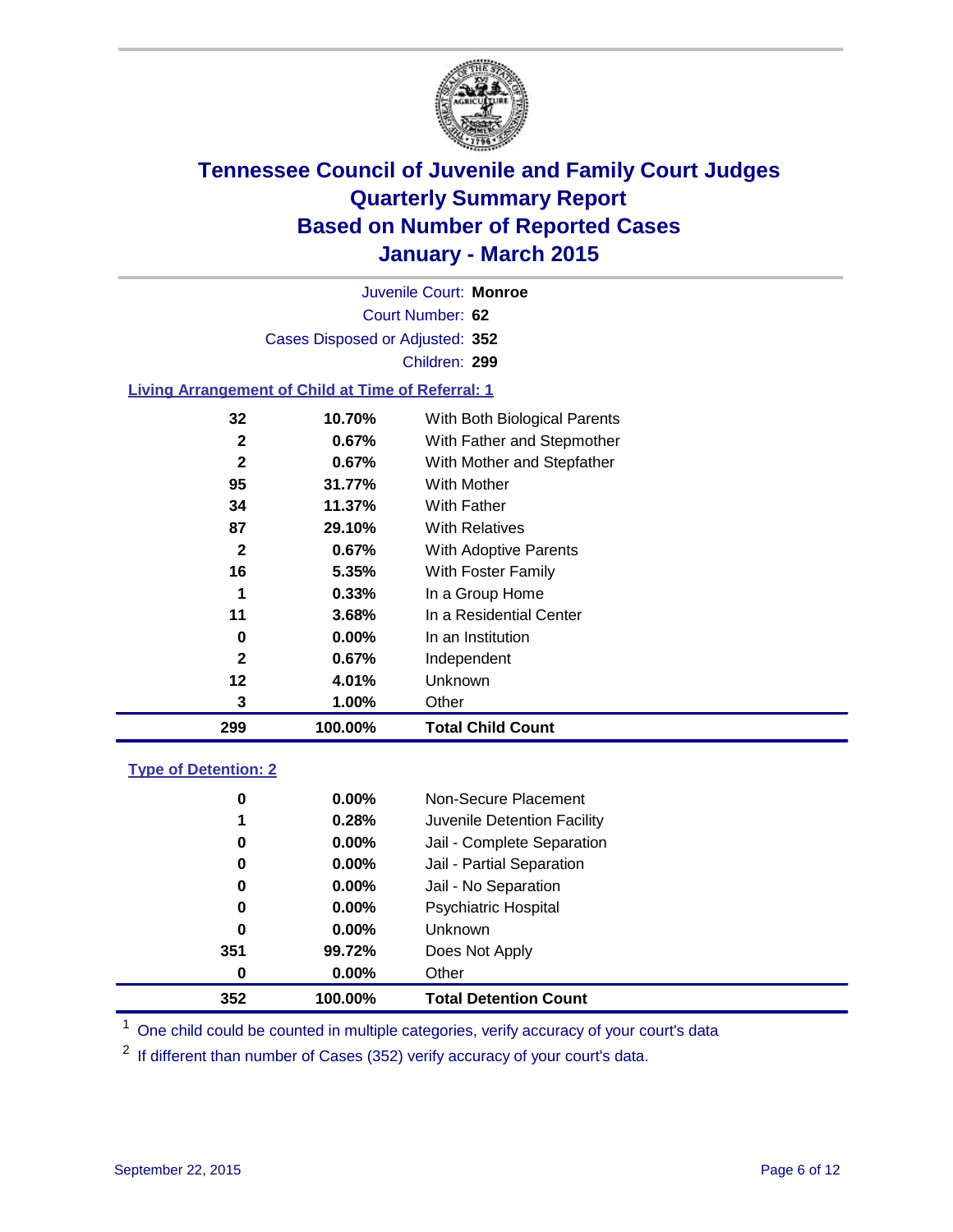

|                                                    | Juvenile Court: Monroe |                                      |  |  |  |
|----------------------------------------------------|------------------------|--------------------------------------|--|--|--|
|                                                    | Court Number: 62       |                                      |  |  |  |
| Cases Disposed or Adjusted: 352                    |                        |                                      |  |  |  |
| Children: 299                                      |                        |                                      |  |  |  |
| <b>Placement After Secure Detention Hearing: 1</b> |                        |                                      |  |  |  |
| 0                                                  | 0.00%                  | Returned to Prior Living Arrangement |  |  |  |
| 0                                                  | 0.00%                  | Juvenile Detention Facility          |  |  |  |
| 0                                                  | 0.00%                  | Jail                                 |  |  |  |
| 0                                                  | 0.00%                  | Shelter / Group Home                 |  |  |  |
| 0                                                  | 0.00%                  | <b>Foster Family Home</b>            |  |  |  |
| 0                                                  | 0.00%                  | <b>Psychiatric Hospital</b>          |  |  |  |
| 0                                                  | 0.00%                  | Unknown                              |  |  |  |
| 351                                                | 99.72%                 | Does Not Apply                       |  |  |  |
| 1                                                  | 0.28%                  | Other                                |  |  |  |
| 352                                                | 100.00%                | <b>Total Placement Count</b>         |  |  |  |
| <b>Intake Actions: 2</b>                           |                        |                                      |  |  |  |
| 212                                                | 56.99%                 | <b>Petition Filed</b>                |  |  |  |
| 8                                                  | 2.15%                  | <b>Motion Filed</b>                  |  |  |  |
| 0                                                  | 0.00%                  | <b>Citation Processed</b>            |  |  |  |
| 0                                                  | 0.00%                  | Notification of Paternity Processed  |  |  |  |
| 125                                                | 33.60%                 | Scheduling of Judicial Review        |  |  |  |
| $\bf{0}$                                           | 0.00%                  | Scheduling of Administrative Review  |  |  |  |
| 26                                                 | 6.99%                  | Scheduling of Foster Care Review     |  |  |  |
| 0                                                  | 0.00%                  | Unknown                              |  |  |  |
| 0                                                  | 0.00%                  | Does Not Apply                       |  |  |  |
| 1                                                  | 0.27%                  | Other                                |  |  |  |
| 372                                                | 100.00%                | <b>Total Intake Count</b>            |  |  |  |

<sup>1</sup> If different than number of Cases (352) verify accuracy of your court's data.

If different than number of Referral Reasons (372), verify accuracy of your court's data.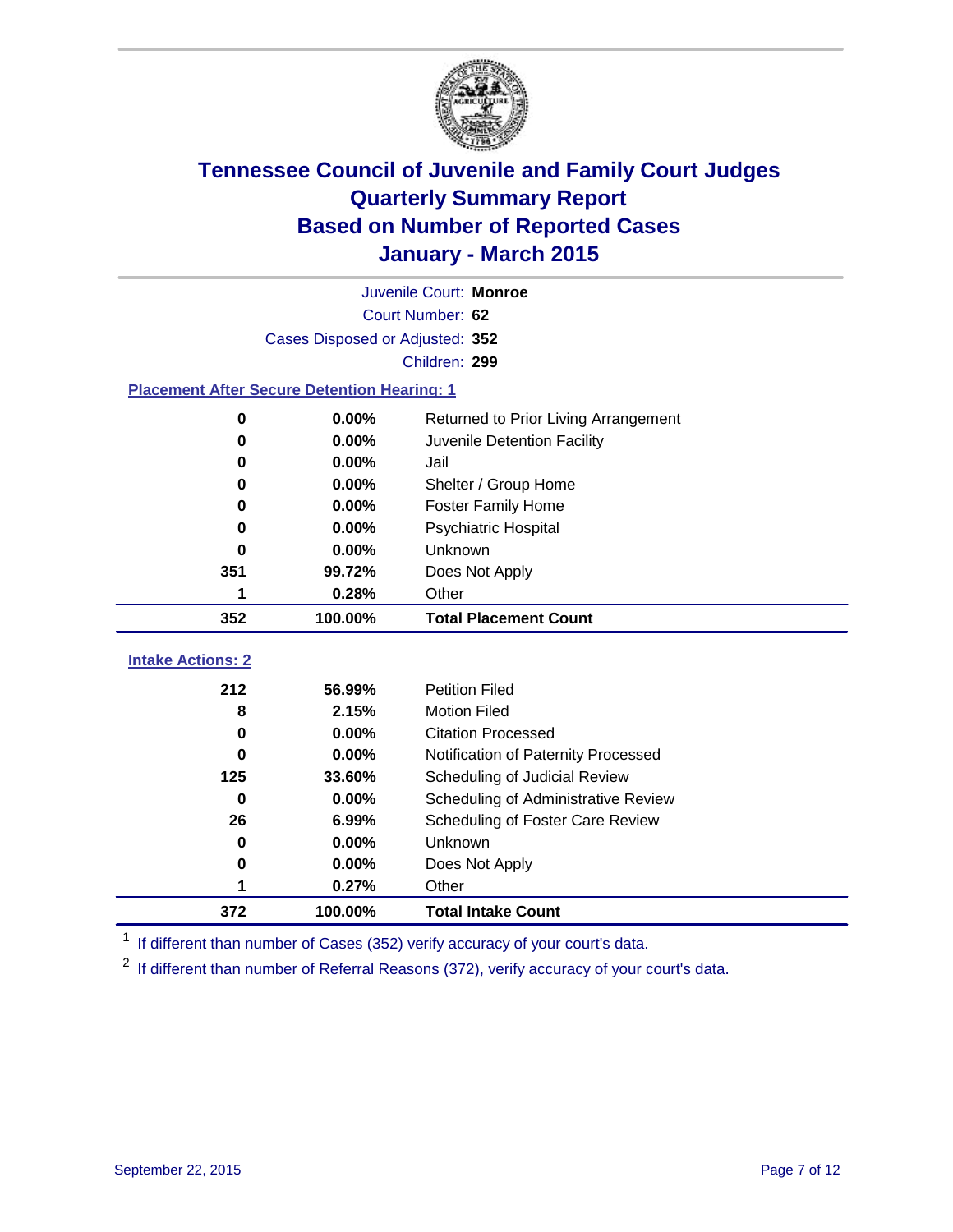

Court Number: **62** Juvenile Court: **Monroe** Cases Disposed or Adjusted: **352** Children: **299**

### **Last Grade Completed by Child: 1**

| 299       | 100.00%        | <b>Total Child Count</b>  |
|-----------|----------------|---------------------------|
| $\pmb{0}$ | 0.00%          | Other                     |
| 229       | 76.59%         | Unknown                   |
| 60        | 20.07%         | Never Attended School     |
| 0         | 0.00%          | Graduated                 |
| 0         | 0.00%          | <b>GED</b>                |
| 0         | 0.00%          | Non-Graded Special Ed     |
| 1         | 0.33%          | 12th Grade                |
| 9         | 3.01%          | 11th Grade                |
| 0         | 0.00%          | 10th Grade                |
| 0         | 0.00%          | 9th Grade                 |
| 0         | 0.00%          | 9th Grade                 |
| $\pmb{0}$ | 0.00%          | 8th Grade                 |
| 0         | 0.00%          | 8th Grade                 |
| 0         | 0.00%          | 7th Grade                 |
| 0         | 0.00%          | 7th Grade                 |
| 0         | 0.00%          | 6th Grade                 |
| 0         | 0.00%          | 6th Grade                 |
| 0         | 0.00%          | 5th Grade                 |
| 0         | 0.00%          | 5th Grade                 |
| 0         | 0.00%          | 4th Grade                 |
| 0         | 0.00%          | 4th Grade                 |
| 0         | 0.00%          | 3rd Grade                 |
| 0         | 0.00%          | 3rd Grade                 |
| 0         | 0.00%          | 2nd Grade                 |
| 0         | 0.00%          | 2nd Grade                 |
| 0         | 0.00%          | 1st Grade                 |
| 0<br>0    | 0.00%<br>0.00% | Kindergarten<br>1st Grade |
| 0         | 0.00%          | Preschool                 |
| $\bf{0}$  | 0.00%          | Too Young for School      |
|           |                |                           |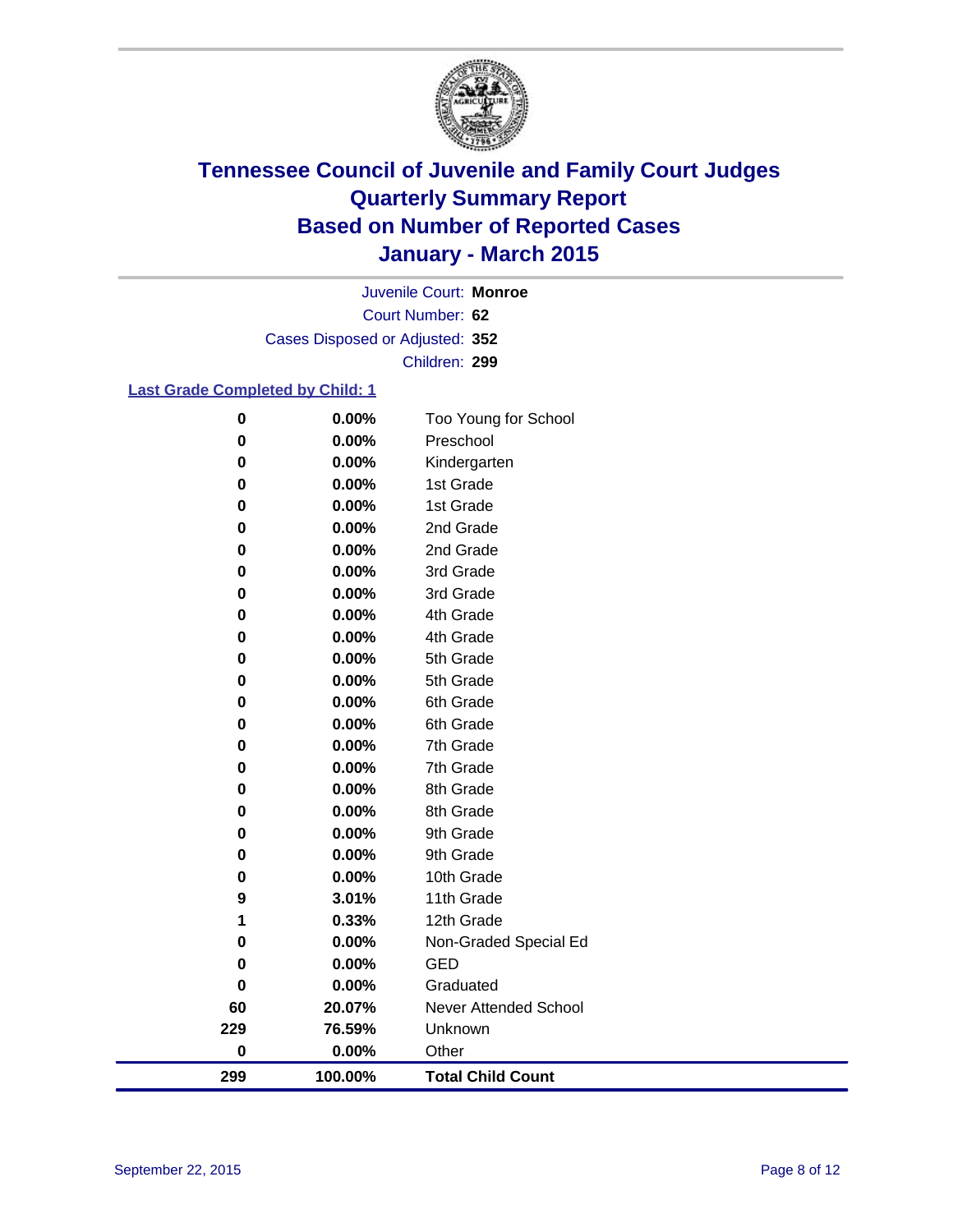

|                                                                                         | Juvenile Court: Monroe                  |                          |  |  |  |
|-----------------------------------------------------------------------------------------|-----------------------------------------|--------------------------|--|--|--|
|                                                                                         | Court Number: 62                        |                          |  |  |  |
|                                                                                         | Cases Disposed or Adjusted: 352         |                          |  |  |  |
|                                                                                         | Children: 299                           |                          |  |  |  |
|                                                                                         | <b>Enrolled in Special Education: 1</b> |                          |  |  |  |
| 5                                                                                       | 1.67%<br>Yes                            |                          |  |  |  |
| 67                                                                                      | 22.41%<br>No                            |                          |  |  |  |
| 227                                                                                     | 75.92%                                  | Unknown                  |  |  |  |
| 299                                                                                     | 100.00%                                 | <b>Total Child Count</b> |  |  |  |
| One child could be counted in multiple categories, verify accuracy of your court's data |                                         |                          |  |  |  |

| <b>Action Executed By: 1</b> |          |                           |
|------------------------------|----------|---------------------------|
| 262                          | 70.43%   | Judge                     |
| 110                          | 29.57%   | Magistrate                |
| 0                            | 0.00%    | YSO                       |
| 0                            | 0.00%    | Other                     |
| 0                            | $0.00\%$ | <b>Unknown</b>            |
| 372                          | 100.00%  | <b>Total Action Count</b> |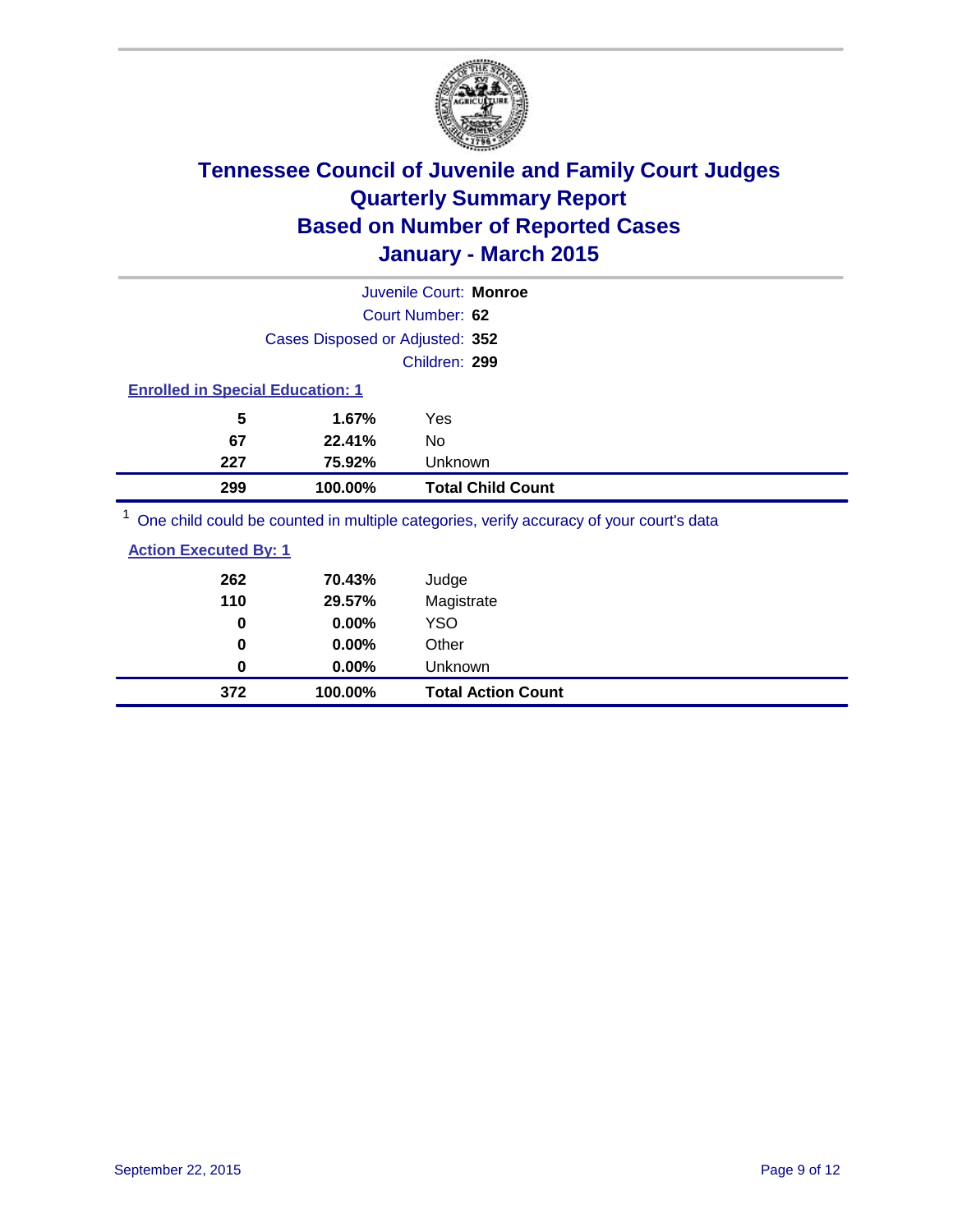

Court Number: **62** Juvenile Court: **Monroe** Cases Disposed or Adjusted: **352** Children: **299**

### **Formal / Informal Actions: 1**

| 37           | 9.95%    | Dismissed                                        |
|--------------|----------|--------------------------------------------------|
| 0            | $0.00\%$ | Retired / Nolle Prosequi                         |
| 39           | 10.48%   | <b>Complaint Substantiated Delinquent</b>        |
| 5            | 1.34%    | <b>Complaint Substantiated Status Offender</b>   |
| 9            | 2.42%    | <b>Complaint Substantiated Dependent/Neglect</b> |
| 0            | $0.00\%$ | <b>Complaint Substantiated Abused</b>            |
| $\mathbf{2}$ | 0.54%    | <b>Complaint Substantiated Mentally III</b>      |
| 0            | $0.00\%$ | Informal Adjustment                              |
| 11           | 2.96%    | <b>Pretrial Diversion</b>                        |
| 3            | 0.81%    | <b>Transfer to Adult Court Hearing</b>           |
| 0            | $0.00\%$ | Charges Cleared by Transfer to Adult Court       |
| 223          | 59.95%   | Special Proceeding                               |
| 1            | 0.27%    | <b>Review Concluded</b>                          |
| 40           | 10.75%   | Case Held Open                                   |
| 2            | 0.54%    | Other                                            |
| 0            | $0.00\%$ | Unknown                                          |
| 372          | 100.00%  | <b>Total Action Count</b>                        |

<sup>1</sup> If different than number of Referral Reasons (372), verify accuracy of your court's data.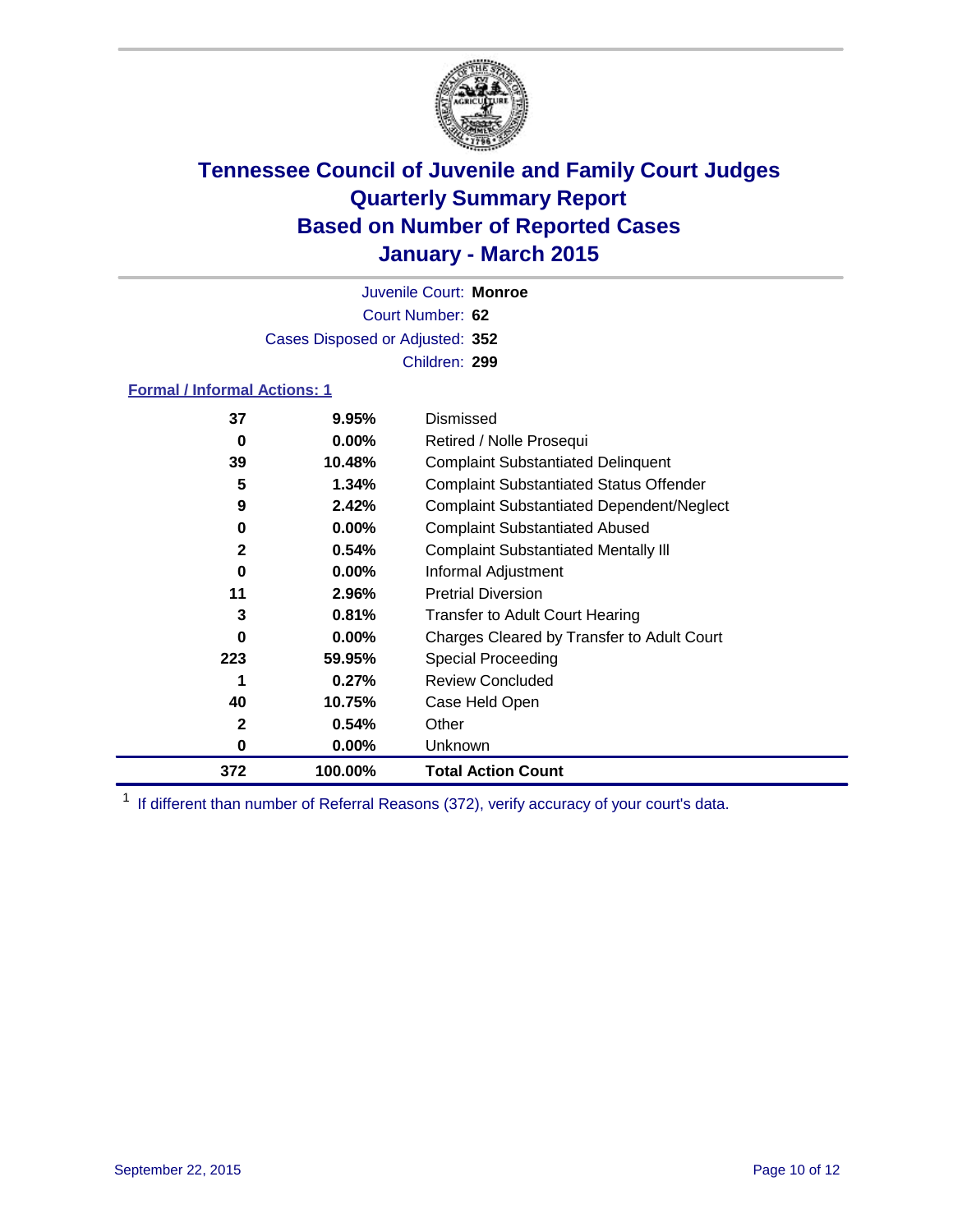

|                       |                                                       | Juvenile Court: Monroe                               |  |
|-----------------------|-------------------------------------------------------|------------------------------------------------------|--|
|                       |                                                       | Court Number: 62                                     |  |
|                       | Cases Disposed or Adjusted: 352                       |                                                      |  |
|                       |                                                       | Children: 299                                        |  |
| <b>Case Outcomes:</b> | There can be multiple outcomes for one child or case. |                                                      |  |
| 37                    | 4.81%                                                 | Case Dismissed                                       |  |
| 0                     | 0.00%                                                 | Case Retired or Nolle Prosequi                       |  |
| 20                    | 2.60%                                                 | Warned / Counseled                                   |  |
| 145                   | 18.86%                                                | Held Open For Review                                 |  |
| 6                     | 0.78%                                                 | Supervision / Probation to Juvenile Court            |  |
| 0                     | 0.00%                                                 | <b>Probation to Parents</b>                          |  |
| 0                     | 0.00%                                                 | Referral to Another Entity for Supervision / Service |  |
| 8                     | 1.04%                                                 | Referred for Mental Health Counseling                |  |
| 45                    | 5.85%                                                 | Referred for Alcohol and Drug Counseling             |  |
| 0                     | 0.00%                                                 | <b>Referred to Alternative School</b>                |  |
| 0                     | 0.00%                                                 | Referred to Private Child Agency                     |  |
| 10                    | 1.30%                                                 | Referred to Defensive Driving School                 |  |
| 0                     | 0.00%                                                 | Referred to Alcohol Safety School                    |  |
| 1                     | 0.13%                                                 | Referred to Juvenile Court Education-Based Program   |  |
| 2                     | 0.26%                                                 | Driver's License Held Informally                     |  |
| 0                     | 0.00%                                                 | <b>Voluntary Placement with DMHMR</b>                |  |
| 0                     | 0.00%                                                 | <b>Private Mental Health Placement</b>               |  |
| 0                     | 0.00%                                                 | <b>Private MR Placement</b>                          |  |
| 0                     | 0.00%                                                 | Placement with City/County Agency/Facility           |  |
| 17                    | 2.21%                                                 | Placement with Relative / Other Individual           |  |
| 8                     | 1.04%                                                 | Fine                                                 |  |
| 31                    | 4.03%                                                 | <b>Public Service</b>                                |  |
| 2                     | 0.26%                                                 | Restitution                                          |  |
| 0                     | 0.00%                                                 | <b>Runaway Returned</b>                              |  |
| 8                     | 1.04%                                                 | No Contact Order                                     |  |
| 0                     | 0.00%                                                 | Injunction Other than No Contact Order               |  |
| U                     | 0.00%                                                 | <b>House Arrest</b>                                  |  |
| 0                     | 0.00%                                                 | <b>Court Defined Curfew</b>                          |  |
| 0                     | 0.00%                                                 | Dismissed from Informal Adjustment                   |  |
| 0                     | 0.00%                                                 | <b>Dismissed from Pretrial Diversion</b>             |  |
| 7                     | 0.91%                                                 | Released from Probation                              |  |
| 0                     | 0.00%                                                 | <b>Transferred to Adult Court</b>                    |  |
| 0                     | 0.00%                                                 | <b>DMHMR Involuntary Commitment</b>                  |  |
| 0                     | $0.00\%$                                              | <b>DCS Commitment - Determinate</b>                  |  |